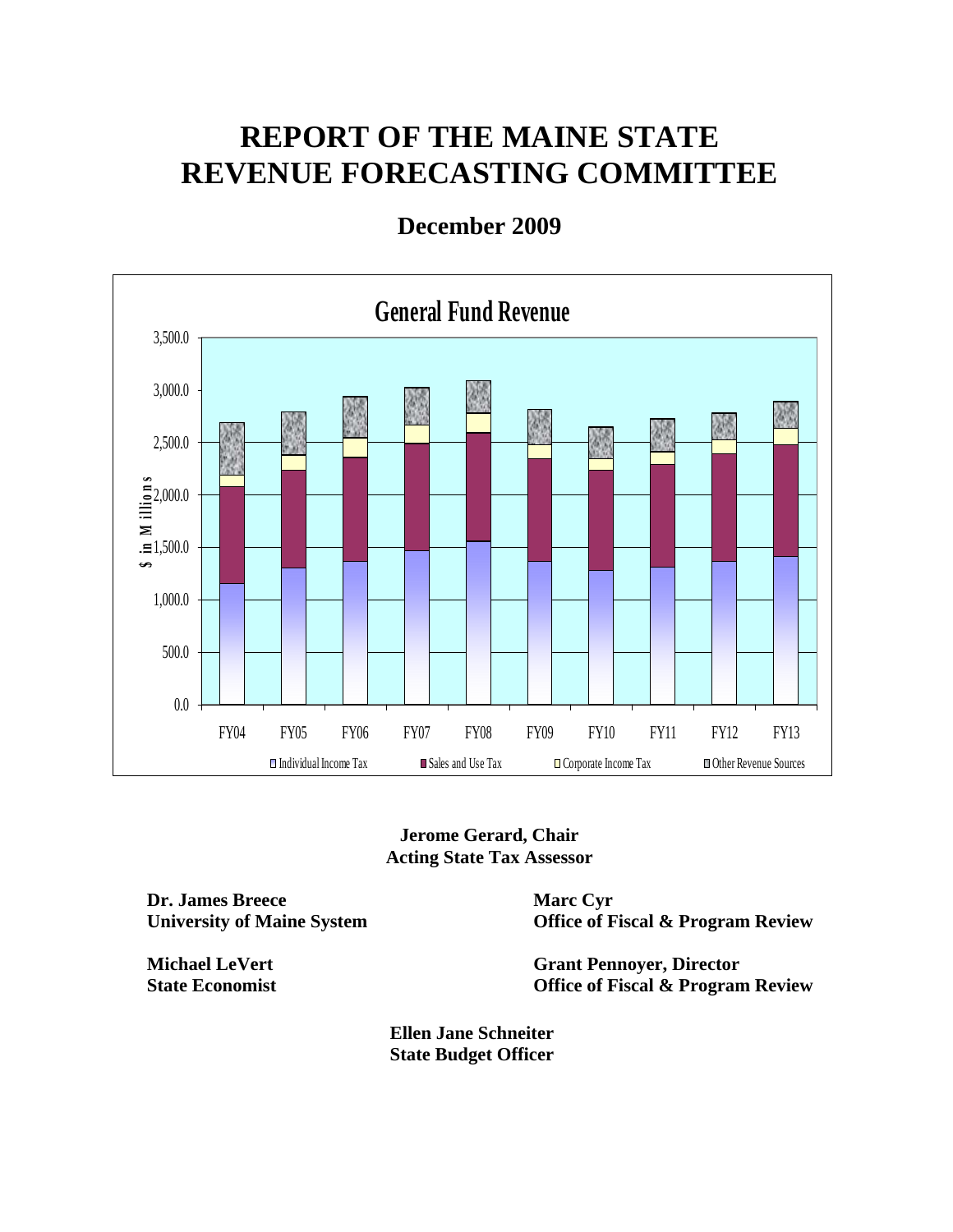## **Report of the Maine State Revenue Forecasting Committee December 2009 Forecast**

## **TABLE OF CONTENTS**

| I.  |                   | <b>INTRODUCTION AND BACKGROUND TO REVENUE FORECAST 1</b> |
|-----|-------------------|----------------------------------------------------------|
|     | $\mathbf{A}$ .    |                                                          |
|     | <b>B.</b>         |                                                          |
|     | $\mathbf{C}$ .    |                                                          |
|     | D.                |                                                          |
|     | Е.                |                                                          |
| II. |                   |                                                          |
|     | A.                |                                                          |
|     | <b>B.</b>         |                                                          |
|     | $\mathbf{C}$ .    |                                                          |
|     | D.                |                                                          |
| Ш.  | <b>APPENDICES</b> |                                                          |
|     |                   |                                                          |

| A.             | <b>General Fund</b>                                             |
|----------------|-----------------------------------------------------------------|
| <b>B.</b>      | <b>Highway Fund</b>                                             |
| $\mathbf{C}$ . | <b>Fund for a Healthy Maine</b>                                 |
| D.             | <b>Medicaid/MaineCare Dedicated Revenue Taxes</b>               |
| Е.             | <b>Consensus Economic Forecasting Commission Report</b>         |
| F.             | <b>Historical Background and Methodology</b>                    |
| G.             | <b>MRS Materials Presented at November 20, 2009 RFC Meeting</b> |
| H.             | <b>Pine Tree Development Zone Memo from CEFC Chair</b>          |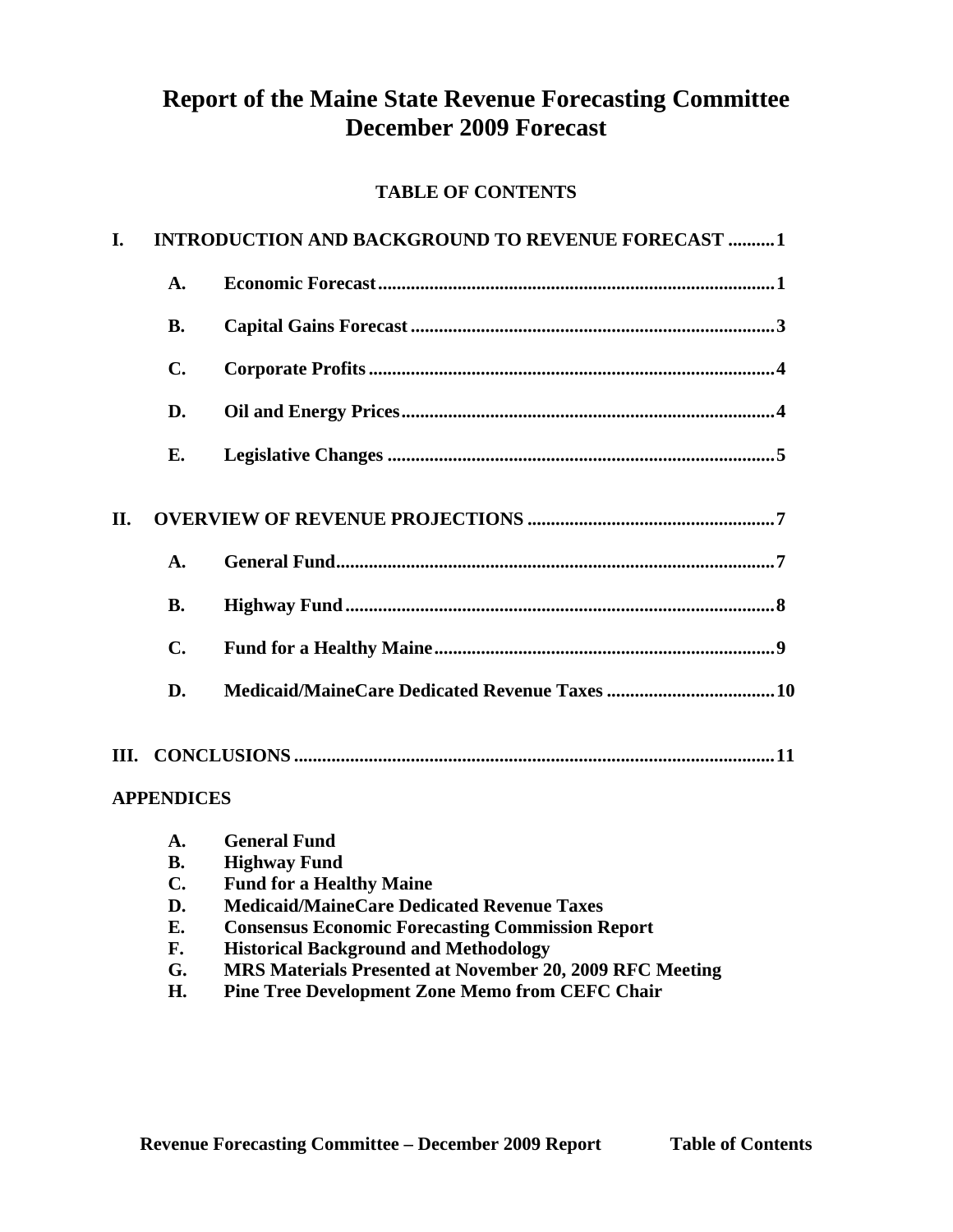### **I. INTRODUCTION AND BACKGROUND TO REVENUE FORECAST**

This report represents the conclusion to the fall forecast for the December 1st statutory reporting deadline of the Revenue Forecasting Committee (RFC). A description of the revenue forecasting process is provided in Appendix F. This report and appendices provide a description of all the key elements of the General Fund and Highway Fund revenue forecasts. In addition to the statutorily required updates of General Fund and Highway Fund, the RFC also includes forecasts of revenue accruing to the Fund for a Healthy Maine and the dedicated revenue from the Medicaid/MaineCare provider taxes. This forecast updates the current revenue forecasts through the fiscal year ending June 30, 2013. This forecast also reflects all legislative changes through the  $1<sup>st</sup>$  Regular Session of the  $124<sup>th</sup>$  Legislature and the effect of a People's Veto petition with a sufficient number of valid signatures to require a vote on the June 2010 referendum to decide the outcome of the Tax Reform Package, PL 2009, c. 382 enacted during the  $1<sup>st</sup>$  Regular Session. The RFC met on November  $20<sup>th</sup>$  to deliberate and discuss the recommendations of the Maine Revenue Services and the results of staff reviews of the other revenue categories not covered by Maine Revenue Services.

This forecast represents yet another significant downward revision in a series that has ratcheted down economic and revenue forecasts based on successively more pessimistic views of the national economy. The last 3 economic and revenue forecasts, including this December 2009 forecast, have been so significant that they have lowered General Fund revenue projections for the 2010-2011 biennium by a total of \$1.15 billion, more than 18%. It now appears that the uncertainty and variability in the economic forecasts have lessened significantly. The hope is that this forecast is the last in the series of downward revisions. While the economic outlook has stabilized, the RFC remains concerned about the potential for a minor economic shock to cause the consumer to overreact and drive the economy lower.

### **A. Economic Forecast Update**

The December 2009 revenue update began with the fall economic forecast due on November  $1<sup>st</sup>$ . The Consensus Economic Forecasting Commission (CEFC) met on October 26<sup>th</sup> to review and update its April 2009 forecast. Based on the findings at that meeting, the CEFC released a summary report by the November  $1<sup>st</sup>$  deadline, but needed another meeting on November  $2<sup>nd</sup>$  to review and complete the detailed forecast of the components of Personal Income. After that meeting, the CEFC released its full report, which is included in Appendix E. Table I-A on the next page provides a summary of the changes to the major components compared to the previous forecast. The table also includes the changes in some of the major components of the Personal Income.

This CEFC forecast projects continued declines in employment levels through the middle of 2010 before employment growth begins again. This forecast actually shows some improvement in the employment picture compared with the April 2009 forecast. The declines in calendar years 2009 and 2010 are less severe. The rebound beginning in the  $2<sup>nd</sup>$  half of 2010 and 2011 is less than previously forecast. The number of jobs lost over the course of this recession from the peak in January 2008 to the projected low point in the middle of 2010 will be roughly 31,000, almost 8,000 less than previously projected in the April 2009 forecast.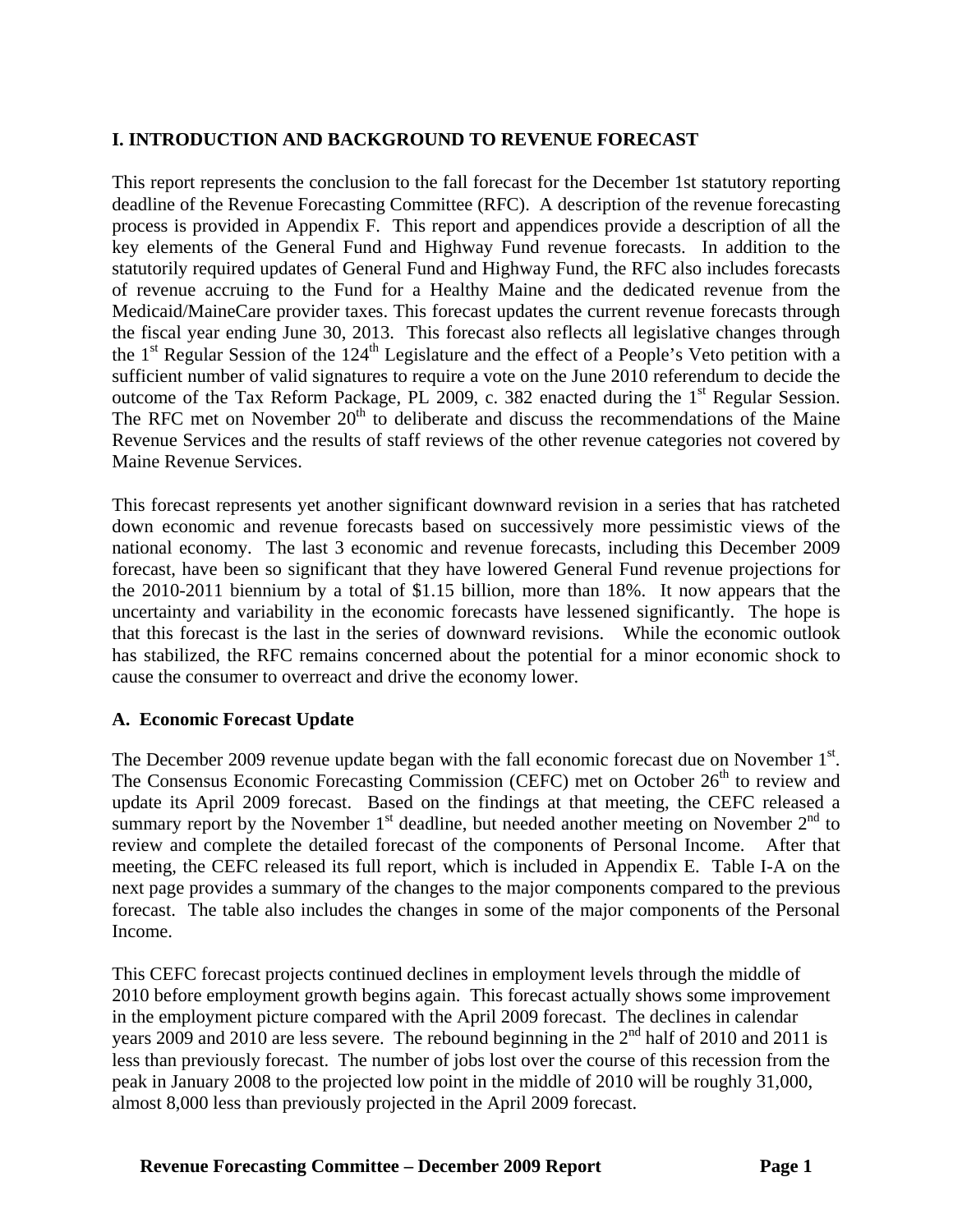The estimate for the annual change in the Consumer Price Index was modified for 2009 showing less of a decline or deflation, a 0.5% decline compared with the 1.4% decline projected in the April 2009 forecast. The only other change in the inflation forecast is a slightly lower increase in consumer prices during 2011.

| <b>Comparison of April 2009 and November 2009 Economic Forecasts</b> |         |         |         |         |         |         |  |  |  |
|----------------------------------------------------------------------|---------|---------|---------|---------|---------|---------|--|--|--|
| <b>Calendar Years</b>                                                | 2008    | 2009    | 2010    | 2011    | 2012    | 2013    |  |  |  |
| • Wage & Salary Employment (Annual Percentage Change)                |         |         |         |         |         |         |  |  |  |
| $>$ Consensus 4/2009                                                 | $-0.3%$ | $-3.8%$ | $-1.6%$ | 1.4%    | $2.2\%$ | 2.0%    |  |  |  |
| $>$ Consensus 11/2009                                                | $-0.3%$ | $-2.9%$ | $-1.2%$ | 1.2%    | 2.2%    | 2.0%    |  |  |  |
| <b>Difference</b>                                                    | $0.0\%$ | 0.9%    | 0.4%    | $-0.2%$ | $0.0\%$ | $0.0\%$ |  |  |  |
| • Personal Income (Annual Percentage Change)                         |         |         |         |         |         |         |  |  |  |
| $>$ Consensus 4/2009                                                 | 4.2%    | 1.0%    | 1.2%    | 2.8%    | $4.0\%$ | 4.7%    |  |  |  |
| $>$ Consensus 11/2009                                                | 4.0%    | $-0.6%$ | 1.2%    | 3.2%    | 4.4%    | 4.8%    |  |  |  |
| <b>Difference</b>                                                    | $-0.2%$ | $-1.6%$ | $0.0\%$ | 0.4%    | 0.4%    | 0.1%    |  |  |  |
| <b>Major Components of Personal Income:</b>                          |         |         |         |         |         |         |  |  |  |
| Wage and Salary Disbursements                                        |         |         |         |         |         |         |  |  |  |
| $>$ Consensus 4/2009                                                 | 3.6%    | $-1.3%$ | $-0.4%$ | 2.1%    | 4.3%    | 4.9%    |  |  |  |
| $>$ Consensus 11/2009                                                | 3.2%    | $-4.7%$ | $-0.4%$ | 2.5%    | 3.9%    | 4.9%    |  |  |  |
| Difference                                                           | $-0.4%$ | $-3.4%$ | 0.0%    | 0.4%    | $-0.4%$ | 0.0%    |  |  |  |
| Supplements to Wages and Salaries                                    |         |         |         |         |         |         |  |  |  |
| $>$ Consensus 4/2009                                                 | 3.7%    | 1.9%    | 1.3%    | 2.7%    | 4.0%    | 5.4%    |  |  |  |
| $>$ Consensus 11/2009                                                | 3.1%    | 0.5%    | 3.1%    | 3.3%    | 4.0%    | 5.2%    |  |  |  |
| Difference                                                           | $-0.6%$ | $-1.4%$ | 1.8%    | 0.6%    | 0.0%    | $-0.2%$ |  |  |  |
| Non-Farm Proprietors' Income                                         |         |         |         |         |         |         |  |  |  |
| $>$ Consensus 4/2009                                                 | $-1.4%$ | $-2.2%$ | 1.6%    | 4.6%    | 4.8%    | 4.2%    |  |  |  |
| $>$ Consensus 11/2009                                                | $-2.8%$ | $-6.1%$ | 0.9%    | 4.6%    | 5.0%    | 4.5%    |  |  |  |
| Difference                                                           | $-1.4%$ | $-3.9%$ | $-0.7%$ | 0.0%    | 0.2%    | 0.3%    |  |  |  |
| Dividends, Interest and Rent                                         |         |         |         |         |         |         |  |  |  |
| $>$ Consensus 4/2009                                                 | 4.3%    | $-1.0%$ | 1.0%    | 3.0%    | 3.0%    | 4.0%    |  |  |  |
| $>$ Consensus 11/2009                                                | 1.9%    | $-3.5%$ | 1.5%    | 3.9%    | 6.0%    | 7.0%    |  |  |  |
| Difference                                                           | $-2.4%$ | $-2.5%$ | 0.5%    | 0.9%    | 3.0%    | 3.0%    |  |  |  |
| <b>Transfer Payments</b>                                             |         |         |         |         |         |         |  |  |  |
| $>$ Consensus 4/2009                                                 | 8.0%    | 8.7%    | 4.7%    | 4.0%    | 4.5%    | 5.4%    |  |  |  |
| $>$ Consensus 11/2009                                                | 11.8%   | 13.5%   | 3.6%    | 4.0%    | 4.7%    | 3.7%    |  |  |  |
| Difference                                                           | 3.8%    | 4.8%    | $-1.1%$ | 0.0%    | 0.2%    | $-1.7%$ |  |  |  |
| • Consumer Price Index (Annual Percentage Change)                    |         |         |         |         |         |         |  |  |  |
| $>$ Consensus 4/2009                                                 | 3.8     | $-1.4$  | 1.7     | 2.3     | 2.1     | 2.0     |  |  |  |
| $>$ Consensus 11/2009                                                | 3.8     | $-0.5$  | 1.7     | 2.0     | 2.1     | 2.0     |  |  |  |
| <b>Difference</b>                                                    | 0.0     | 0.9     | 0.0     | $-0.3$  | 0.0     | 0.0     |  |  |  |

## **Table I-A Consensus Economic Forecasting Commission**

The most significant story in this forecast, because of its significant and direct effect on the revenue forecast, is the short-term adjustment to Personal Income. The Bureau of Economic Analysis, U.S. Department of Commerce released a significant revision to Personal Income estimates in mid-October. That revision (typically revised once a year) significantly reduced growth in Personal Income in 2009 with the largest decline in the Wage and Salary Disbursements component. That component is now projected to decline by 4.7% in 2009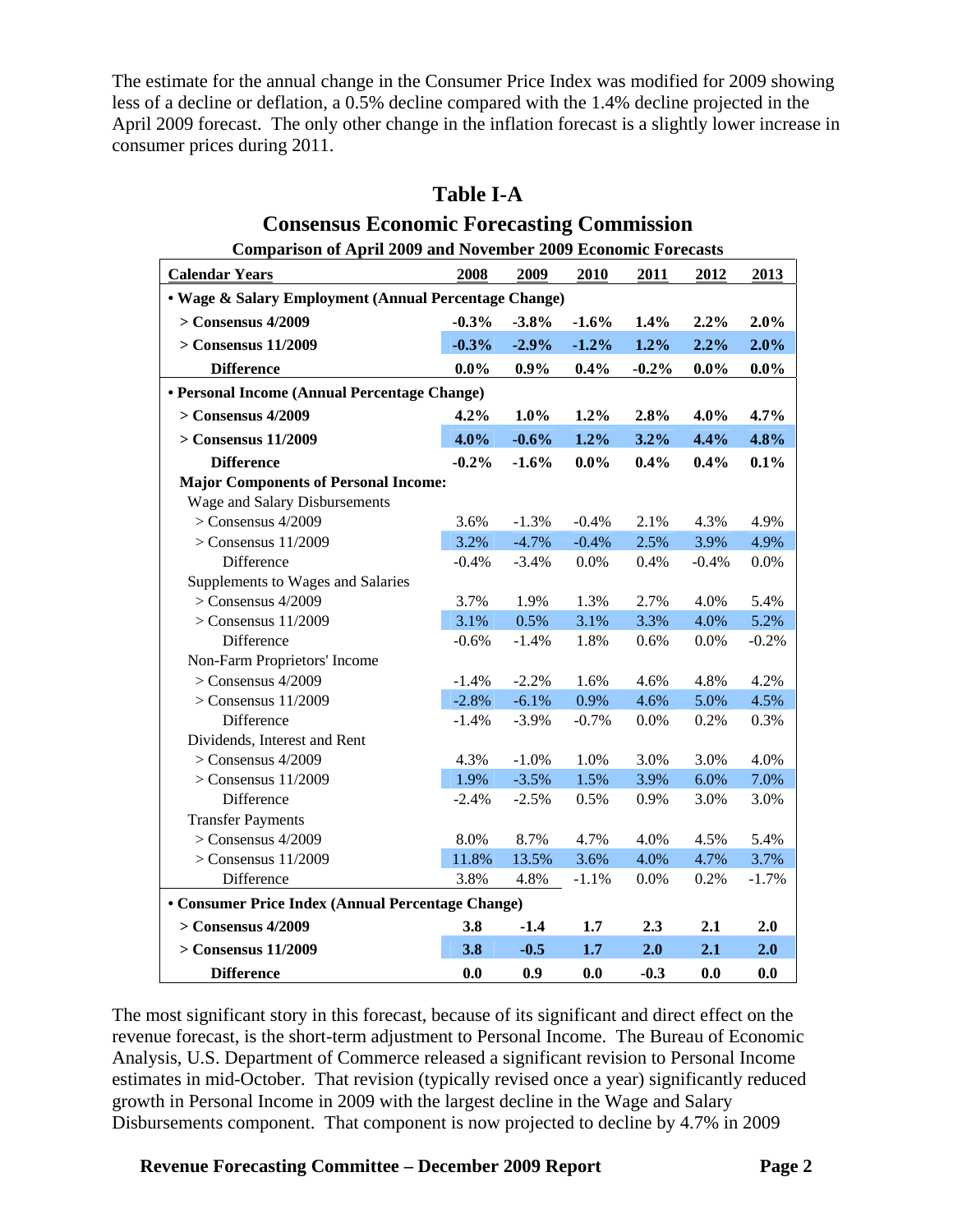compared to only a 1.3% decline in the April 2009 forecast. The October revision by the Bureau of Economic Analysis also first recognizes the extent of the decline in wages and salaries in the first quarter of 2009. Wages and salaries were previously estimated to have declined at an annual rate of 1.7% in that quarter, but the new estimate pegged the decline at 16%. Although future year's growth rates were not significantly adjusted, it was the size of the 2009 adjustments that lowered the forecast for each year of the forecast period.

#### **B. Capital Gains Forecast**

A major variable that is not included in the economic forecast of the CEFC is a projection of net capital gains. This variable introduced significant volatility into the forecast of individual income tax collections, particularly during and since Maine's exceptional capital gains growth during the stock market "bubble" of the late 1990's. Maine data is not captured at the state level and may only be accessed through federal tax data and may lag by as much as 2 years. Since November 1999, Maine Revenue Services has been required to provide a report on the net capital gains and losses realized by taxpayers filing Maine individual income tax returns, which is included in Appendix G. Table I-B below summarizes some recent history and the current projections.

| <b>Tax</b><br>Year | <b>Capital</b><br>Gains<br><b>Realizations</b><br>(\$ Millions) | <b>Capital</b><br>Gains<br><b>Realizations</b><br>Annual %<br><b>Change</b> | Capital<br><b>Gains Tax</b><br><b>Liability</b><br>(\$ Millions) | <b>Capital</b><br><b>Gains Tax</b><br><b>Liability</b><br>Annual %<br><b>Change</b> | <b>Capital</b><br>Gains % of<br><b>Resident</b><br><b>Tax</b><br><b>Liability</b> | <b>Resident</b><br><b>Income Tax</b><br><b>Liability</b> |
|--------------------|-----------------------------------------------------------------|-----------------------------------------------------------------------------|------------------------------------------------------------------|-------------------------------------------------------------------------------------|-----------------------------------------------------------------------------------|----------------------------------------------------------|
| 1995               | \$551.7                                                         |                                                                             | \$38.3                                                           |                                                                                     | 6.2%                                                                              | \$620.1                                                  |
| 1996               | \$799.7                                                         | 45.0%                                                                       | \$57.3                                                           | 49.6%                                                                               | 8.4%                                                                              | \$682.2                                                  |
| 1997               | \$1,218.7                                                       | 52.4%                                                                       | \$104.5                                                          | 82.4%                                                                               | 13.6%                                                                             | \$771.1                                                  |
| 1998               | \$1,551.0                                                       | 27.3%                                                                       | \$120.0                                                          | 14.8%                                                                               | 13.9%                                                                             | \$861.4                                                  |
| 1999               | \$1,867.2                                                       | 20.4%                                                                       | \$141.7                                                          | 18.1%                                                                               | 15.5%                                                                             | \$916.7                                                  |
| 2000               | \$2,360.4                                                       | 26.4%                                                                       | \$179.6                                                          | 26.7%                                                                               | 17.3%                                                                             | \$1,038.8                                                |
| 2001               | \$1,079.3                                                       | $-54.3%$                                                                    | \$74.1                                                           | $-58.7%$                                                                            | 7.6%                                                                              | \$970.9                                                  |
| 2002               | \$908.8                                                         | $-15.8%$                                                                    | \$59.1                                                           | $-20.3%$                                                                            | 6.1%                                                                              | \$971.7                                                  |
| 2003               | \$1,069.4                                                       | 17.7%                                                                       | \$69.4                                                           | 17.4%                                                                               | 6.8%                                                                              | \$1,020.8                                                |
| 2004               | \$1,526.9                                                       | 42.8%                                                                       | \$104.9                                                          | 51.2%                                                                               | 9.2%                                                                              | \$1,146.0                                                |
| 2005               | \$1,960.3                                                       | 28.4%                                                                       | \$137.0                                                          | 30.6%                                                                               | 11.3%                                                                             | \$1,208.7                                                |
| 2006               | \$2,280.2                                                       | 16.3%                                                                       | \$162.5                                                          | 18.6%                                                                               | 12.6%                                                                             | \$1,289.1                                                |
| 2007               | \$2,470.3                                                       | 8.3%                                                                        | \$177.9                                                          | 9.5%                                                                                | 13.0%                                                                             | \$1,369.6                                                |
| 2008*              | \$1,010.3                                                       | $-59.1%$                                                                    | \$64.1                                                           | $-64.0%$                                                                            | 5.0%                                                                              | \$1,268.8                                                |
| 2009*              | \$959.8                                                         | $-5.0%$                                                                     | \$60.6                                                           | $-5.5%$                                                                             | 5.3%                                                                              | \$1,148.6                                                |
| 2010*              | \$1,027.0                                                       | 7.0%                                                                        | \$65.2                                                           | 7.7%                                                                                | 5.6%                                                                              | \$1,168.5                                                |
| 2011*              | \$1,098.9                                                       | 7.0%                                                                        | \$69.7                                                           | 7.0%                                                                                | 5.8%                                                                              | \$1,211.5                                                |
| 2012*              | \$1,176.0                                                       | 7.0%                                                                        | \$75.5                                                           | 8.2%                                                                                | 6.1%                                                                              | \$1,245.8                                                |
| 2013*              | \$1,258.2                                                       | 7.0%                                                                        | \$81.8                                                           | 8.4%                                                                                | 6.2%                                                                              | \$1,309.5                                                |

**Table I-B Maine Resident - Net Capital Gains** 

\* Represents Projections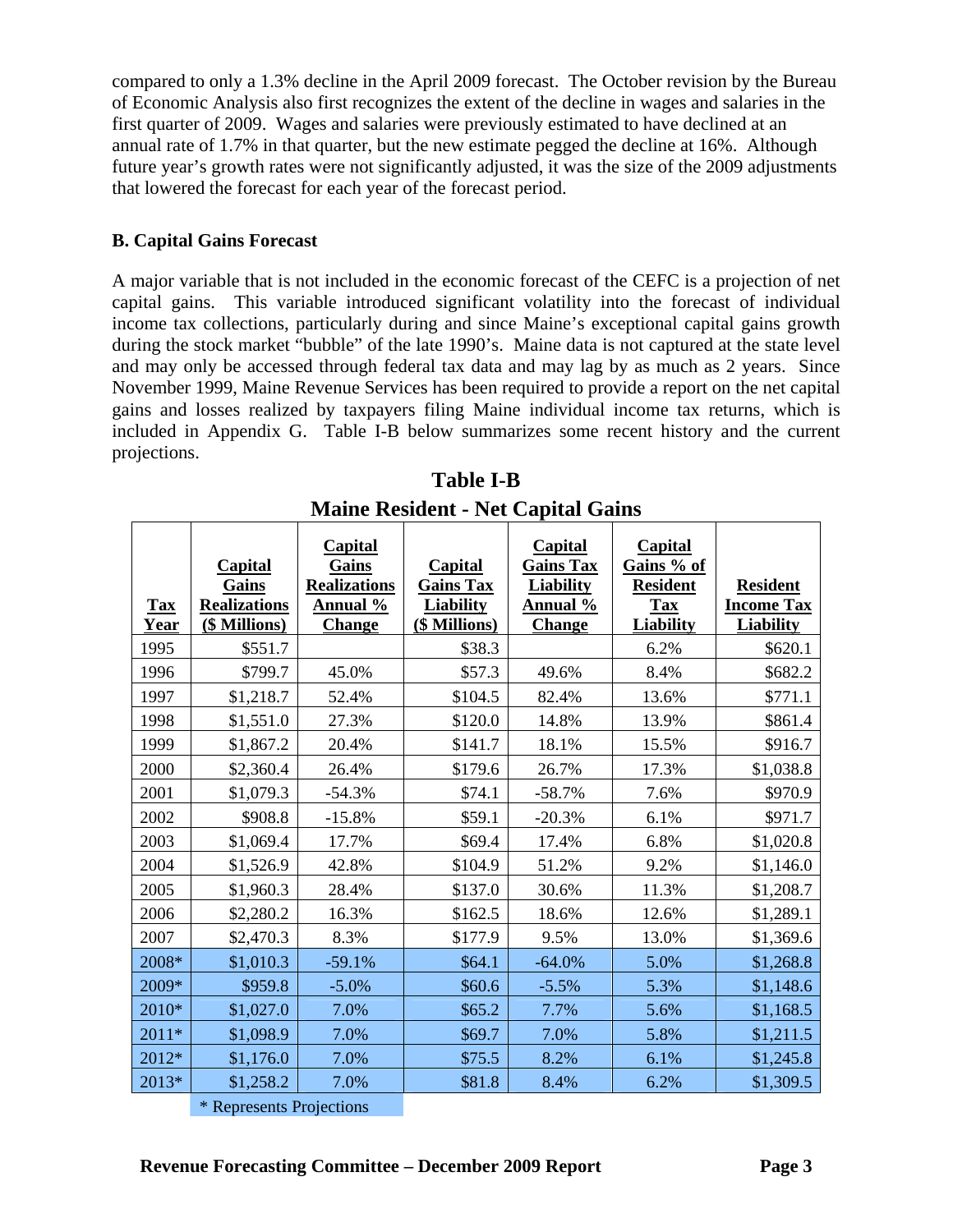The major differences from the assumptions included in the May 2009 forecast are:

- The actual capital gains realizations in tax year 2007 turned out to be \$153.4 million less than projections based on updated final tax return information;
- 2008 projections of net capital gain realizations are now assumed to decline by 59.1% compared with the 70% reduction assumed in the May 2009 based on a portion of federal tax returns filed with the IRS for the 2008 tax year;
- Projections for 2010 through 2013 assume 7% annual growth in order to return the percentage of tax liability from capital gains to its long-term average at around 6% of total tax liability.

## **C. Corporate Profits**

Corporate profitability is a major variable of the tax models that drives the corporate income tax forecast. As with capital gains, this variable is not part of the CEFC economic forecast. The RFC used Economy.com's October 2009 forecast of pre-tax corporate profits. The dominant taxpayers in Maine's corporate income tax liability mix have shifted to national retailers and energy companies. As a result, Maine is insulated from significant regional variances in corporate profitability as a result of Maine's method of corporate income taxation. For national companies operating in Maine, the amount of corporate income tax due to Maine is calculated by apportioning total profits earned in the continental United States by the amount of business that they conduct in Maine based on sales.

Table I-C below presents a comparison of the last forecasts used in the May 2009 forecast and the current national forecast. Based on updated information, corporate profitability declined much more significantly in 2008 then previously estimated. Projections for 2009 are similar to the May 2009 forecast, but 2010 projections now assume a recovery in profitability of around 3% instead of a continued decline of 3%. Limited information on actual state tax filings for the 2008 tax year also influenced this forecast.

| <b>Table I-C</b>                                          |           |                                     |                      |      |       |       |  |  |
|-----------------------------------------------------------|-----------|-------------------------------------|----------------------|------|-------|-------|--|--|
| <b>Corporate Profit Growth (Percentage Annual Change)</b> |           |                                     |                      |      |       |       |  |  |
|                                                           | 2008      | 2009                                | 2010                 | 2011 | 2012  | 2013  |  |  |
| May 2009 Forecast - Economy.com                           | $-9.2\%$  | $-10.2\%$ $-3.0\%$ $7.4\%$ $12.7\%$ |                      |      |       | 11.4% |  |  |
| Dec 2009 Forecast - Economy.com                           | $-17.6\%$ |                                     | $-9.4\%$ 3.1\% 7.8\% |      | 12.6% | 6.7%  |  |  |

### **D. Oil Prices**

Recent experience in Maine's sales tax collections seems to demonstrate a substantial effect from variations in oil prices, which is most noticeable during the winter months. Sales tax collections dropped below budgeted projections at about the same time as energy prices began their steep ascent in the spring of 2005 and summer of 2008. Maine Revenue Services has added an energy price index to the sales and excise tax model so that the model might better capture the effect that oil and fuel price changes have on taxable sales and fuel purchases. The price of oil is the most dominant of these indices and is discussed more fully here. Other indices are detailed in Appendix G.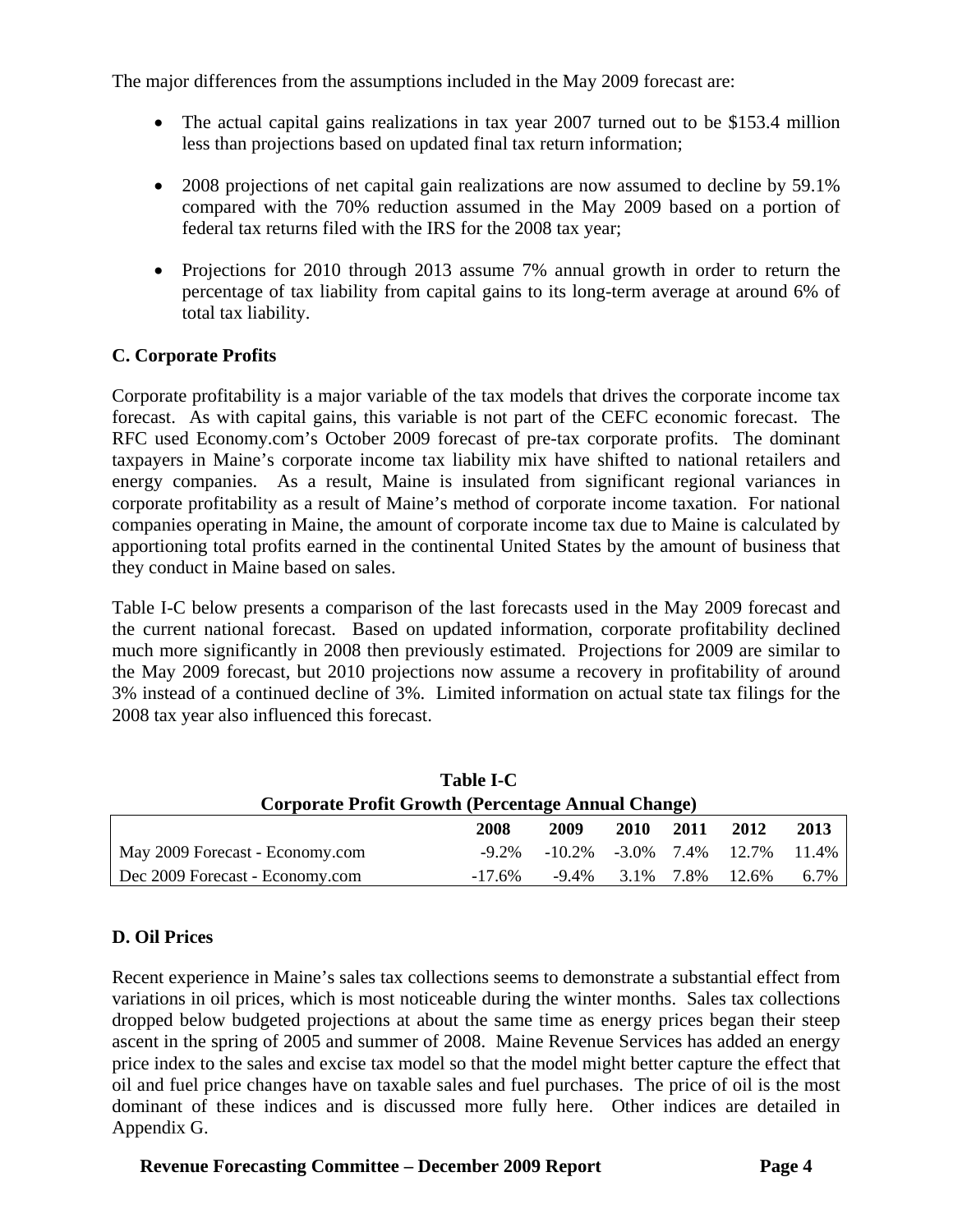Relying on Economy.com's October 2009 US economic forecast, the RFC used the assumption that oil prices, which are currently in the \$70 per barrel range, will steadily increase to approximately \$90 per barrel by calendar year 2013. The spike in the summer and early fall of 2008 above the \$140 per barrel mark averaged out to \$100.85 for calendar year 2008. For 2009 on, the forecast reflects higher oil prices for each year of the forecast period.

| <b>Table I-D</b>                                                     |          |         |         |         |         |         |  |
|----------------------------------------------------------------------|----------|---------|---------|---------|---------|---------|--|
| <b>Oil Price Assumptions</b>                                         |          |         |         |         |         |         |  |
| (West Texas Intermediate - Price per barrel - Calendar Year Average) |          |         |         |         |         |         |  |
|                                                                      | 2008     | 2009    | 2010    | 2011    | 2012    | 2013    |  |
| May 2009 Forecast - Economy.com                                      | \$100.85 | \$49.00 | \$65.75 | \$81.83 | \$82.35 | \$74.62 |  |
| Dec 2009 Forecast - Economy.com                                      | \$100.85 | \$61.00 | \$75.90 | \$87.50 | \$89.40 | \$90.20 |  |

## **E. Legislative Changes**

The RFC bases the revenue forecast on current law. Therefore, this forecast incorporates all revenue adjustments recognized through the fiscal note process enacted into law through the 1<sup>st</sup> Regular Session of the  $124<sup>th</sup>$  Legislature. The table on the next page summarizes the revenue adjustments by enacted legislation, segregating them into those adjustments enacted in advance of the May 2009 forecast that were already factored into the baseline before the May 2009 forecast changes and those enacted afterwards. The table also details the effect of the Tax Reform Package that was enacted as PL 2009, c. 382 during the  $1<sup>st</sup>$  Regular Session, but was suspended pending the outcome of a People's Veto referendum in June 2010. The significant tax changes and revenue effects of that Tax Reform Package are not included in the revenue estimates of this forecast because they are contingent on the June 2010 referendum outcome.

The 124<sup>th</sup> Legislature also enacted a law expanding Pine Tree Development Zone (PTDZ) benefits. This law, PL 2009, c. 461, includes a provision that directs revenue projections to identify and exclude from General Fund projections any net positive revenues that accrue to the State that would not have been collected but for the availability of the PTDZ benefits. The RFC and the CEFC discussed the implementation of this provision at a joint meeting in July 2009 and determined that the CEFC would need to establish 2 separate economic forecasts with one establishing a level of economic activity assuming no PTDZ benefits were available. At the time of the update of the economic forecast on November  $1<sup>st</sup>$  the CEFC was unable to establish a separate forecast. While historical data was available about the PTDZ law, the CEFC was unable to extrapolate that historical data into a separate projection (Appendix H includes the memo from the CEFC on this issue). Without the separate economic forecast to set aside the PTDZ-related revenue, it is uncertain how Maine Revenue Services will be able to implement the requirements of the new law.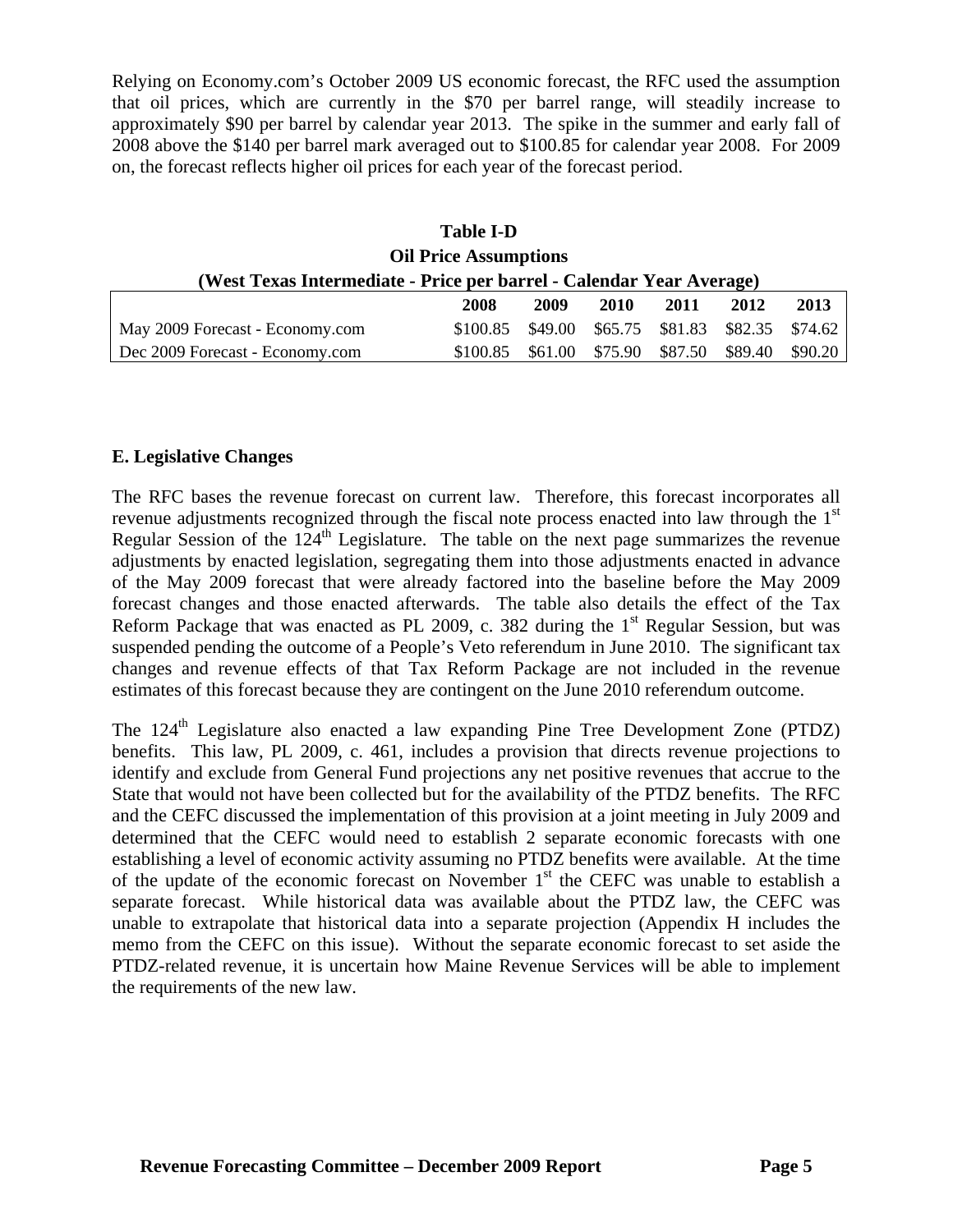## **Table I-E**

## **Summary of Legislative Changes**

## **General Fund** FY09 FY10 FY11 FY12 FY13 Individual Income  $\begin{array}{|l} \n\end{array}$  \$5,905,000 \$216,200 (\$275,152) (\$266,158) (\$256,804) Public Utilities Tax  $\begin{array}{ccc} \vert & 5795,030 \end{array}$   $\begin{array}{ccc} 50 \end{array}$   $\begin{array}{ccc} 50 \end{array}$   $\begin{array}{ccc} 50 \end{array}$   $\begin{array}{ccc} 50 \end{array}$ Investment Earnings \$338,393 \$0 \$0 \$0 \$0 Revenue Sharing (\$301,155) (\$11,242) \$14,308 \$13,840 \$13,354 Other Revenue 1  $$50,000$   $$0$   $$0$   $$0$   $$0$   $$0$ **Totals \$6,787,268 \$204,958 (\$260,844) (\$252,318) (\$243,450)**

## **124th Legislature, 1st Regular Session Included in May 2009 Forecast**

## **124th Legislature, 1st Regular Session Included after the May 2009 Forecast**

| <b>General Fund</b>           | <b>FY09</b>  | <b>FY10</b>   | <b>FY11</b>   | <b>FY12</b>   | <b>FY13</b>   |
|-------------------------------|--------------|---------------|---------------|---------------|---------------|
| Sales and Use Tax             | \$0          | \$5,390,904   | \$3,122,508   | \$1,549,847   | \$116,243     |
| Individual Income Tax         | \$0          | \$23,377,296  | \$27,494,915  | \$21,713,305  | \$17,722,524  |
| Corporate Income Tax          | \$0          | \$10,117,500  | \$7,861,665   | \$5,989,201   | \$2,333,152   |
| Cigarette and Tobacco Tax     | \$0          | \$1,573,684   | \$1,835,413   | \$1,896,975   | \$1,885,780   |
| <b>Estate Tax</b>             | \$0          | \$1,702,888   | \$29,623,160  | \$37,328,353  | \$42,374,930  |
| <b>Other Taxes and Fees</b>   | \$0          | \$5,696,271   | \$4,857,372   | \$1,037,722   | \$291,839     |
| Fines, Forfeits and Penalties | \$0          | \$16,902      | \$120,666     | \$136,054     | \$154,554     |
| <b>Investment Earnings</b>    | \$0          | \$899,000     | \$899,000     | \$899,000     | \$899,000     |
| Tax Relief Programs           | \$0          | \$15,102,001  | \$14,881,650  | (\$1,045,747) | (\$1,075,138) |
| <b>Revenue Sharing</b>        | \$20,127,230 | \$16,248,647  | \$22,858,611  | $(\$907,334)$ | $(\$63,507)$  |
| <b>Other Revenue</b>          | \$2,102,535  | \$2,953,633   | \$12,556,089  | $(\$647,464)$ | $(\$738,145)$ |
| <b>Totals</b>                 | \$22,229,765 | \$83,078,726  | \$126,111,049 | \$67,949,912  | \$63,901,232  |
| <b>Highway Fund</b>           | <b>FY09</b>  | <b>FY10</b>   | <b>FY11</b>   | <b>FY12</b>   | <b>FY13</b>   |
| <b>Fuel Taxes</b>             | \$0          | \$6,024,482   | \$8,699,798   | \$8,684,536   | \$8,702,574   |
| Motor Vehicle Reg. & Fees     | \$0          | \$447,500     | \$455,000     | \$454,125     | \$454,125     |
| Other Revenue                 | \$0          | $(\$400,000)$ | $(\$400,000)$ | $(\$400,000)$ | $(\$400,000)$ |
| <b>Totals</b>                 | \$0          | \$6,071,982   | \$8,754,798   | \$8,738,661   | \$8,756,699   |

## **124th Legislature, 1st Regular Session Enacted Revenue Excluded from Forecast \***

| <b>General Fund</b>        | <b>FY09</b> | <b>FY10</b>      | <b>FY11</b>      | <b>FY12</b>      | <b>FY13</b>        |
|----------------------------|-------------|------------------|------------------|------------------|--------------------|
| Sales and Use Tax          | \$0         | \$42,812,462     | \$86,671,532     | \$90,077,867     | \$94,426,433       |
| Individual Income Tax      | \$0         | $(\$34,486,519)$ | $(\$88,945,520)$ | $(\$92,166,864)$ | $(\$84, 842, 105)$ |
| <b>Tax Relief Programs</b> | \$0         | \$0              | $(\$808,753)$    | \$0              | \$0                |
| Revenue Sharing            | \$0         | $(\$416,297)$    | \$113,700        | \$104,451        | $(\$479,215)$      |
| Other Revenue              | \$0         | \$0              | (\$2,861,732)    | $(\$4,312,287)$  | $(\$4,346,929)$    |
| <b>Totals</b>              | \$0         | \$7,909,646      | $(\$5,830,773)$  | $(\$6,296,833)$  | \$4,758,184        |

\* Excludes PL 2009, c. 382, the Tax Reform Package, that is subject to a People's Veto referendum in June 2010.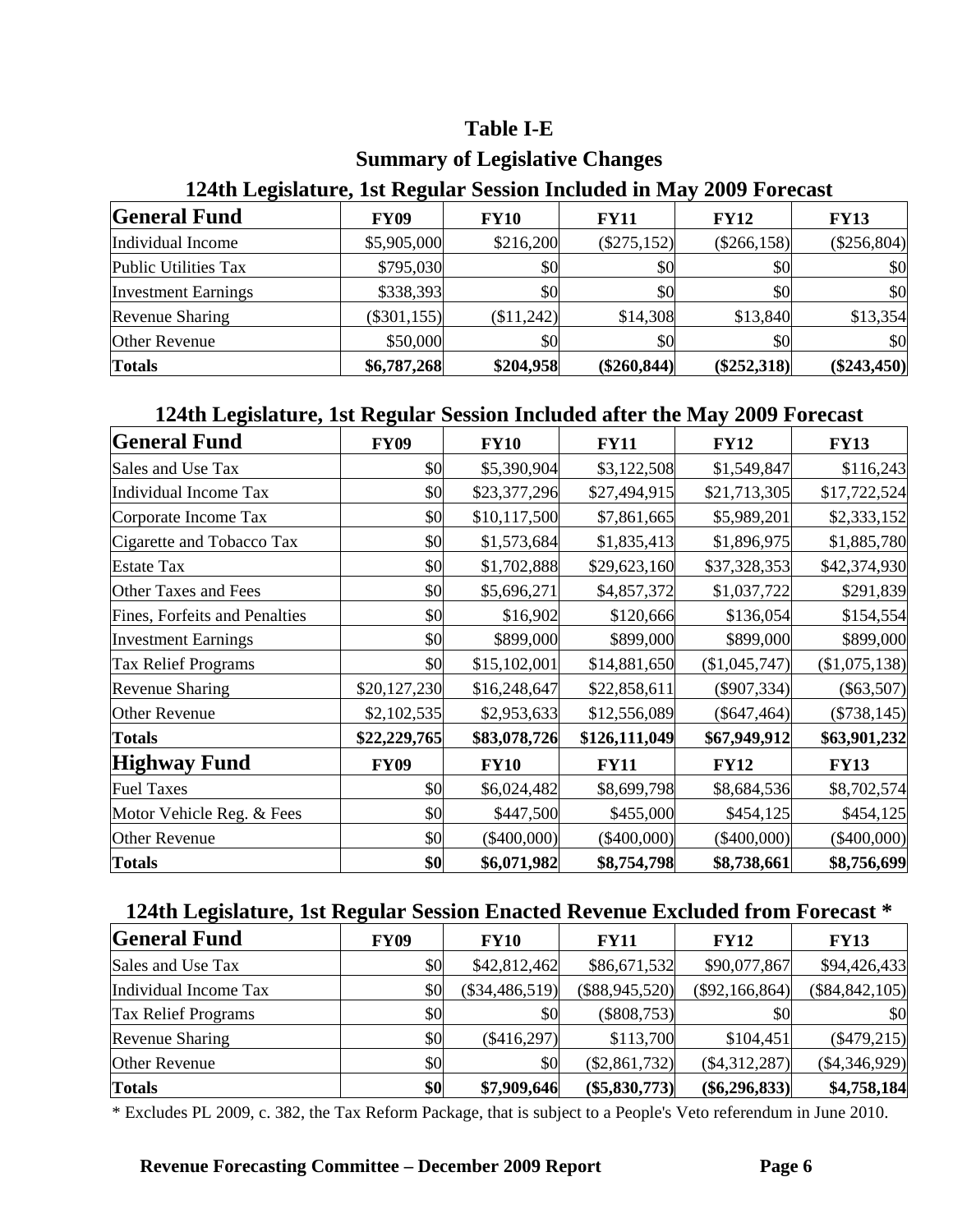### **II. OVERVIEW OF REVENUE PROJECTIONS**

This section provides a summary of the revenue projections in this forecast. These summaries are supplemented by additional detail in 4 corresponding appendices, which provide descriptions of the adjustments made to the major revenue categories. Appendix G contains the materials presented by Maine Revenue Services on November 20<sup>th</sup> to support the forecast recommendations for the major tax categories.

### **A. General Fund**

The RFC revised the General Fund revenue forecast downward for FY10 by \$209.4 million and downward for FY11 by \$174.3 million, a total reduction of \$383.7 million over the 2010-2011 biennium. The reduction to FY10 results in a decline in revenue of \$164.1 million compared to the actual revenues received in the prior year. Although modest growth year-over-year is projected after FY10, that growth is now coming off a much lower revenue base in FY10 such that General Fund revenue will not recover to its former peak in FY08 within the forecast period. Although Personal Income growth rates in the revised economic forecast actually are higher than in the April economic forecast for calendar year 2010 and thereafter, the drop in calendar year 2009 produces significant enough reductions in the base to drive the forecast downward by \$164.8 million in FY12 and \$147.0 million in FY13. *With these changes General Fund revenue in FY13 is now projected to be almost \$200 million below its peak in FY08 and almost \$43 million below what was received in FY06.* 

After netting out the offsetting General Fund revenue effect of reduced Transfers for Municipal Revenue Sharing, net downward revisions from Sales and Use Tax, Individual Income Tax and Corporate Income Tax still represent nearly 107% of the total 2010-2011 biennium revisions in this forecast. Revenue sharing was reduced by \$21.3 million during the 2010-2011 biennium and by \$11.2 million (10%) in FY10.

The other components of this General Fund revenue forecast produce a net upward revision totaling \$26.2 million during the 2010-2011 biennium. Within the other revenue sources, some elements were revised downward, such as Judicial Branch revenue, Corporation Fees and Licenses, Income from Investments and Unclaimed Property Transfer. However, the significant changes in MaineCare Targeted Case Management revenue, Transfers to Tax Relief Program, Tobacco Products Tax revenue, Milk Handling Fee and Racino Revenue more than offset these relatively small adjustments in this "other" group. Targeted Case Management (DHHS) revenue alone was increased by \$15.1 million for the biennium largely due to the rescission of certain federal rules that had limited billing for these services. The other significant upward revision was in Transfers to Tax Relief Programs, revised upward by \$11.3 million for the current biennium.

Appendix A provides additional explanations and detail of the General Fund revenue changes recommended in this forecast.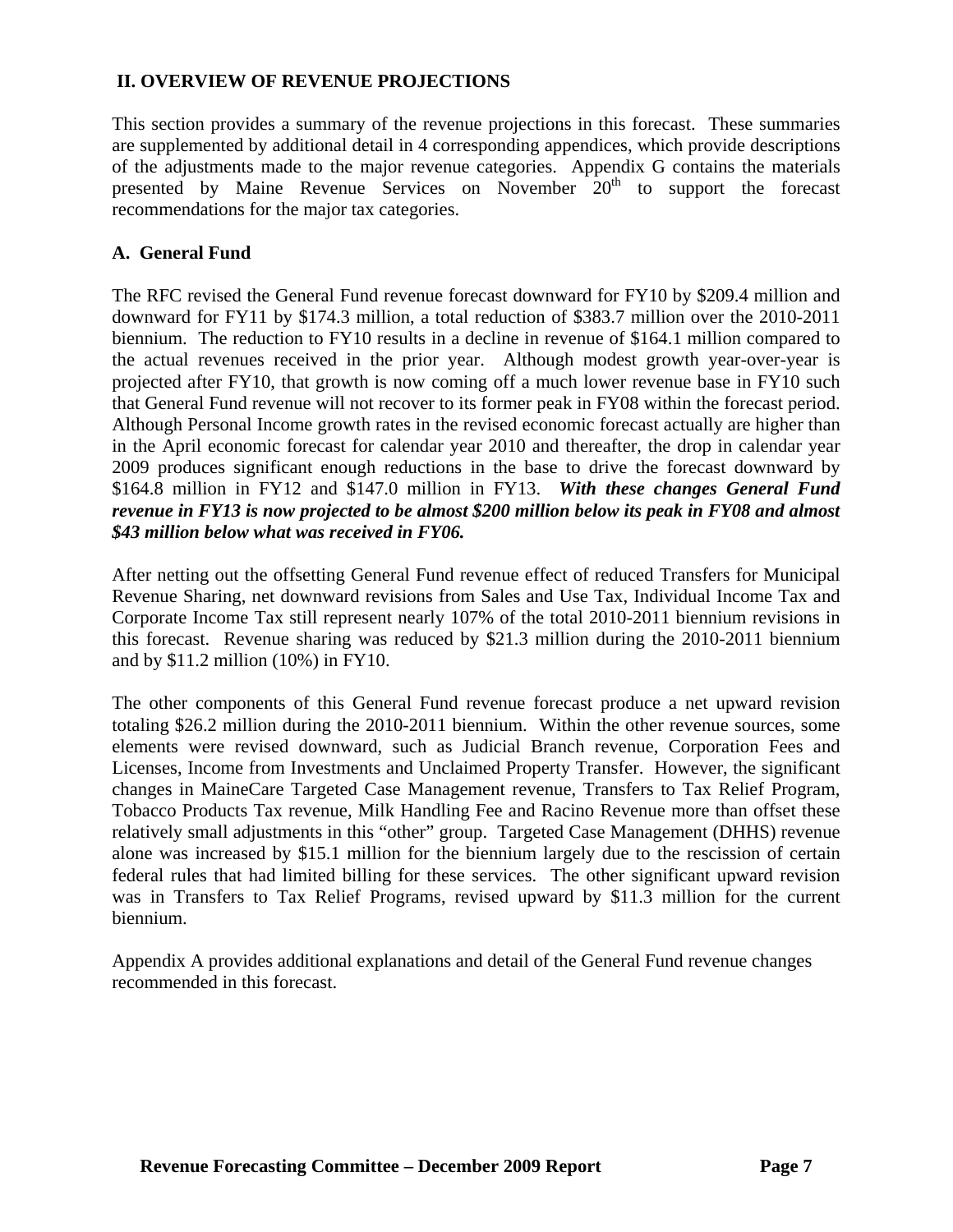|                                              |                                                               | Othtrai r'unu duniniai y |                     |                   |                  |
|----------------------------------------------|---------------------------------------------------------------|--------------------------|---------------------|-------------------|------------------|
|                                              | <b>FY09</b>                                                   |                          |                     |                   |                  |
|                                              | <b>Actual</b>                                                 | <b>FY10</b>              | <b>FY11</b>         | <b>FY12</b>       | <b>FY13</b>      |
| <b>Current Forecast</b>                      | \$2,811,368,295                                               | \$2,856,672,022          | \$2,897,906,844     | \$2,939,347,762   | \$3,035,880,679  |
| Annual % Growth                              | $-9.0%$                                                       | 1.6%                     | 1.4%                | 1.4%              | 3.3%             |
| Net Increase (Decrease)                      |                                                               | $(\$209,427,300)$        | (\$174,192,413)     | (\$164,752,815)   | (\$146,876,612)  |
| <b>Revised Forecast</b>                      | \$2,811,368,295                                               | \$2,647,244,722          | \$2,723,714,431     | \$2,774,594,947   | \$2,889,004,067  |
| Annual % Growth                              | $-9.0%$                                                       | $-5.8%$                  | 2.9%                | 1.9%              | 4.1%             |
|                                              | <b>Summary of Revenue Revisions by Major Revenue Category</b> |                          |                     |                   |                  |
| Sales and Use Tax                            |                                                               | (\$41,299,662)           | $(\$37,565,833)$    | $(\$30,155,311)$  | (\$19,060,080)   |
| Individual Income Tax                        |                                                               | (\$166,824,369)          | (\$134, 262, 023)   | (\$133,555,147)   | (\$126,200,720)  |
| Corporate Income Tax                         |                                                               | $(\$26,651,578)$         | $(\$24,548,643)$    | $(\$25,203,429)$  | $(\$26,818,783)$ |
| Cigarette and Tobacco Tax                    |                                                               | \$2,258,197              | \$2,039,384         | \$1,542,892       | \$1,588,486      |
| <b>Estate Tax</b>                            |                                                               | $(\$531,543)$            | $(\$206,299)$       | $(\$850,026)$     | (\$1,142,098)    |
| Other Taxes and Fees                         |                                                               | \$3,761,155              | (\$1,317,879)       | (\$1,020,112)     | $(\$700,777)$    |
| Fines, Forfeits and Penalties                |                                                               | (\$11,358,009)           | (\$13,137,358)      | (\$13,137,358)    | (\$13,137,358)   |
| Income from Investments                      |                                                               | (\$1,140,326)            | (\$169,053)         | (\$169,053)       | (\$169,053)      |
| <b>Transfer to Tax Relief Programs</b>       |                                                               | \$4,893,636              | \$6,415,208         | \$9,076,107       | \$10,838,630     |
| Transfer to Municipal Rev. Sharing           |                                                               | \$11,204,406             | \$10,092,712        | \$9,493,987       | \$8,741,870      |
| <b>Other Revenues</b>                        |                                                               | \$16,260,793             | \$18,467,371        | \$19,224,635      | \$19,183,271     |
| <b>Total Revisions - Increase (Decrease)</b> |                                                               | $(\$209,427,300)$        | $(\$174, 192, 413)$ | (\$164, 752, 815) | (\$146,876,612)  |
|                                              |                                                               |                          |                     |                   |                  |
| <b>Other Taxes and Fees Detail:</b>          |                                                               |                          |                     |                   |                  |
| - Corporation Fees & Licenses                |                                                               | (\$1,508,672)            | $(\$2,080,672)$     | $(\$2,080,672)$   | $(\$2,080,672)$  |
| - Milk Handling Fee                          | \$4,446,976                                                   | $(\$365,632)$            | $(\$319,928)$       | $(\$319,928)$     |                  |
| - Parimutuel and Gaming Revenue              | \$996,605                                                     | \$1,237,119              | \$1,491,364         | \$1,810,699       |                  |
| - Other Miscellaneous Taxes and Fees         | (\$173,754)                                                   | (\$108,694)              | (\$110,876)         | (\$110,876)       |                  |
| <b>Other Revenue Detail:</b>                 |                                                               |                          |                     |                   |                  |
| - Targeted Case Management (HHS)             |                                                               | \$6,633,983              | \$8,457,415         | \$7,892,788       | \$7,892,788      |
| - Unclaimed Property Transfer                |                                                               | $(\$2,150,000)$          | $(\$2,150,000)$     | (\$2,150,000)     | $(\$2,150,000)$  |
| - Tourism Transfer                           |                                                               | \$168,568                | \$266,039           | \$166,590         | \$106,414        |

## **General Fund Summary**

### **B. Highway Fund**

Highway Fund revenue estimates were revised downward by \$14.3 million for the 2010-2011 biennium, \$7.3 million in FY10 and \$7.1 million in FY11. The forecast for the 2012-2013 biennium was lowered by \$16.4 million. While there was generally weak performance across the board resulting in downward revisions in all major categories, the largest downward revision was in the Fuel Taxes category. The significant changes to the calendar year 2009 Personal Income growth in the economic forecast resulted in a tax model forecast that would have revised revenue downward in the Fuel Taxes category alone by \$16.6 million for the current biennium.

- Transfer to Maine Milk Pool  $\$0$   $\$1,695,144$   $\$1,695,144$   $\$1,695,144$ - Transfer to STAR Transportation Fund (\$80,342) \$114,934 \$108,820 \$127,632 - Other Miscellaneous Revenue \$11,688,584 \$11,778,983 \$11,511,293 \$11,511,293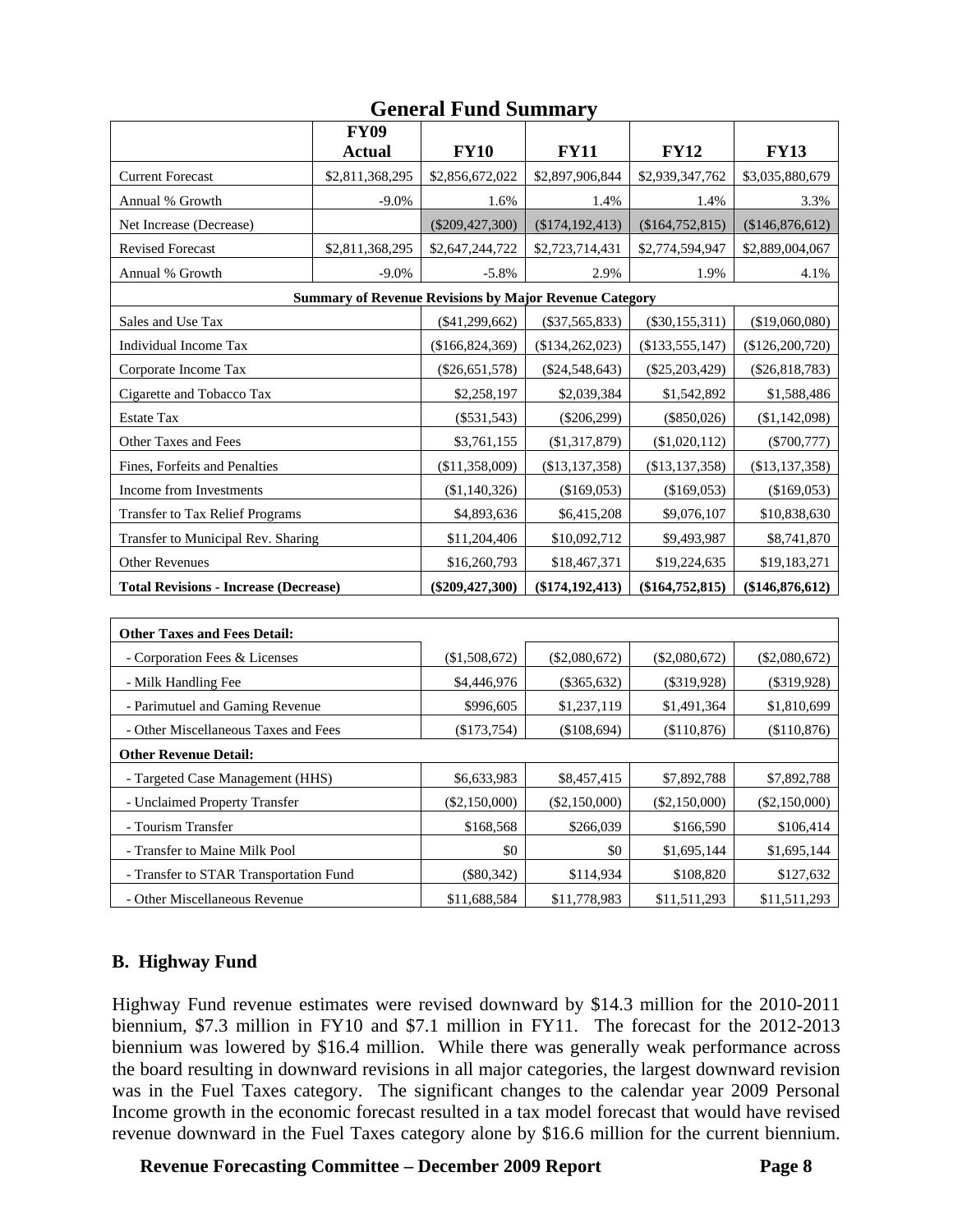The changes to the Consumer Price Index were not a significant factor in this forecast with no changes to fuel tax rates until FY13 and even then only a \$0.001 change. However, the RFC chose not to revise Fuel Taxes to this extent based on recent performance. While special fuel (primarily diesel fuel) consumption has been declining consistent with the forecast, gasoline consumption has been increasing. As a result, the RFC left the gasoline tax projections unchanged and only revised the estimates for special fuels. Even so, the changes to special fuel revised the 2010-2011 biennium estimates for the Fuel Tax category downward by \$9.8 million.

While the other revenue categories are not projected using the tax models and the economic forecast, the economy has affected all of the categories from motor vehicle fees to requests for motor vehicle and driver records. The "cash for clunkers" program provided a temporary boost to automobile sales early in the current fiscal year, but it was only able to keep collections close to the May 2009 forecast. Without that stimulus, future projections are expected to be below projections. The largest downward revision, other than fuel taxes, was the adjustment made to revenue from the long-term trailer program. This program has had significant volatility over the years and appears to be very susceptible to economic downturns. The revenue from this program was revised downward by \$1.2 million annually in each year of the forecast.

| ິ                                            |                                                               |                 |                 |                 |                 |  |
|----------------------------------------------|---------------------------------------------------------------|-----------------|-----------------|-----------------|-----------------|--|
|                                              | <b>FY09 Actual</b>                                            | <b>FY10</b>     | <b>FY11</b>     | <b>FY12</b>     | <b>FY13</b>     |  |
| <b>Current Forecast</b>                      | \$324,242,149                                                 | \$312,741,439   | \$308,694,108   | \$314,447,011   | \$320,266,617   |  |
| Annual % Growth                              | $-1.2\%$                                                      | $-3.5\%$        | $-1.3%$         | 1.9%            | 1.9%            |  |
| Net Increase (Decrease)                      |                                                               | $(\$7,253,264)$ | $(\$7,067,777)$ | $(\$7,590,576)$ | $(\$8,811,576)$ |  |
| <b>Revised Forecast</b>                      | \$324,242,149                                                 | \$305,488,175   | \$301,626,331   | \$306,856,435   | \$311,455,041   |  |
| Annual % Growth                              | $-1.2\%$                                                      | $-5.8\%$        | $-1.3%$         | 1.7%            | 1.5%            |  |
|                                              | <b>Summary of Revenue Revisions by Major Revenue Category</b> |                 |                 |                 |                 |  |
| <b>Fuel Taxes</b>                            |                                                               | $(\$5,013,500)$ | $(\$4,819,250)$ | $(\$5,540,750)$ | $(\$6,761,750)$ |  |
| Motor Vehicle Registration & Fees            |                                                               | (\$1,630,701)   | $(\$1,544,383)$ | (\$1,264,107)   | (\$1,264,107)   |  |
| <b>Inspection Fees</b>                       |                                                               | (\$110,887)     | (\$110,887)     | (\$165,887)     | (\$165,887)     |  |
| Fines, Forfeits and Penalties                | $(\$50,000)$                                                  | $(\$50,000)$    | $(\$50,000)$    | (\$50,000)      |                 |  |
| Income from Investments                      | $(\$58,615)$                                                  | (\$153,696)     | (\$153,696)     | (\$153,696)     |                 |  |
| <b>Other Revenues</b>                        | $(\$389,561)$                                                 | $(\$389,561)$   | $(\$416,136)$   | (\$416,136)     |                 |  |
| <b>Total Revisions - Increase (Decrease)</b> |                                                               | $(\$7,253,264)$ | $(\$7,067,777)$ | $(\$7,590,576)$ | $(\$8,811,576)$ |  |

## **Highway Fund Summary**

See Appendix B for additional detail of the Highway Fund revenue changes recommended in the table on the previous page.

### **C. Fund for a Healthy Maine (FHM)**

Fund for a Healthy Maine (FHM) revenue was revised upward in each year of the forecast. The current biennium is revised upward by \$0.7 million. Net downward reductions for tobacco settlement payments were more than offset by sizeable increases in the former, very conservative projections of revenue from slot machine revenue from Hollywood Slots in Bangor, referred to as Racino Revenue.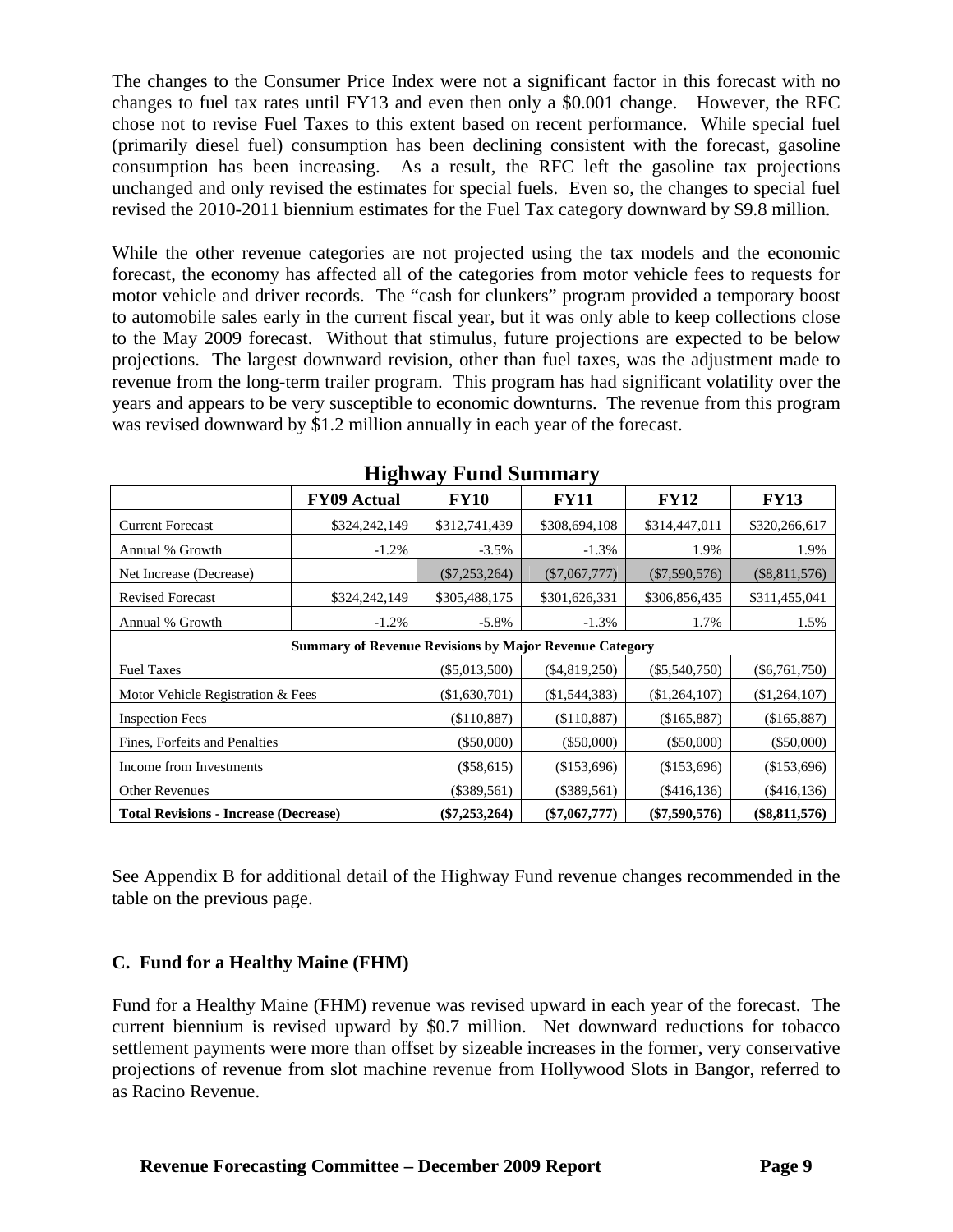Estimates for payments under the Master Settlement Agreement (MSA) were revised downward largely due to the underlying assumptions for the volume adjustment under the agreement that adjusts the amount of payments based on a comparison of the total volume of cigarettes sold in a given payment year versus the volume sold in 1997 by the Original Participating Manufacturers to the MSA. The volume adjustment was revised significantly downward in the May 2009 forecast due to the federal cigarette tax increase. The split between Base Payments and the Strategic Contribution payments that began in FY08 is being adjusted to reflect better estimates of their respective shares of the total.

Beginning in FY06, total payments under the MSA have been affected by legal proceedings under the MSA regarding certain disputed payments by the participating manufacturers. At that time, some participating manufacturers chose to withhold, or place into an escrow account, the portion of their payment amounts that was the subject of these disputes. The estimated amount of withholding has been reduced producing an increase to the revenue estimates in FY10 that partially offsets the effect of the other forecast adjustments. This forecast still assumes that Altria/Philip Morris, consistent with past practice, still makes its full payments under the MSA and will not withhold or place into escrow disputed payments as other participating manufacturers have done. While there have been no indications of any change in policy, this key assumption introduces substantial risk to the forecast as a decision by Altria/Philip Morris to withhold this coming April would result in a reduction in total payments of an estimated \$1.7 million.

| т ини тог а глуани у гланну бишнаг у  |                                                               |               |               |              |               |  |  |
|---------------------------------------|---------------------------------------------------------------|---------------|---------------|--------------|---------------|--|--|
|                                       | <b>FY09 Actual</b>                                            | <b>FY10</b>   | <b>FY11</b>   | <b>FY12</b>  | <b>FY13</b>   |  |  |
| <b>Current Forecast</b>               | \$68,409,736                                                  | \$59,654,050  | \$57,094,004  | \$62,802,729 | \$62,590,944  |  |  |
| Annual % Growth                       | 10.3%                                                         | $-12.8%$      | $-4.3%$       | 10.0%        | $-0.3%$       |  |  |
| Net Increase (Decrease)               |                                                               | \$521,643     | \$222,282     | \$1,156,892  | \$864,774     |  |  |
| <b>Revised Forecast</b>               | \$68,409,736                                                  | \$60,175,693  | \$57,316,286  | \$63,959,621 | \$63,455,718  |  |  |
| Annual % Growth                       | 10.3%                                                         | $-12.0%$      | $-4.8%$       | 11.6%        | $-0.8\%$      |  |  |
|                                       | <b>Summary of Revenue Revisions by Major Revenue Category</b> |               |               |              |               |  |  |
| <b>Tobacco Settlement Payments:</b>   |                                                               |               |               |              |               |  |  |
| - Base Payments                       |                                                               | $(\$540,163)$ | $(\$867,377)$ | (\$111,090)  | $(\$469,991)$ |  |  |
| - Strategic Contribution Payments     |                                                               | \$383,708     | \$316,672     | \$340,096    | \$216,940     |  |  |
| Racino Revenue                        | \$685,860                                                     | \$791,908     | \$941,504     | \$1,129,067  |               |  |  |
| Income from Investments               | $(\$7,762)$                                                   | (\$18,921)    | (\$13,618)    | (\$11,242)   |               |  |  |
| Total Revisions - Increase (Decrease) |                                                               | \$521,643     | \$222,282     | \$1,156,892  | \$864,774     |  |  |

See Appendix C for the additional explanations of the changes summarized below.

**Fund for a Healthy Maine Summary** 

### **D. MaineCare Dedicated Revenue Taxes**

Medicaid/MaineCare Dedicated Revenue Taxes are revised downward by \$2.4 million in FY10 and by \$3.3 million in FY 11. The revised estimates include a negative adjustment in hospital tax revenue to reflect actual and expected billings through FY10 for November and May. Future year hospital tax revenue estimates are revised based on the FY10 changes and the continued "no growth" assumption based on the statutorily fixed hospital tax base year. The negative